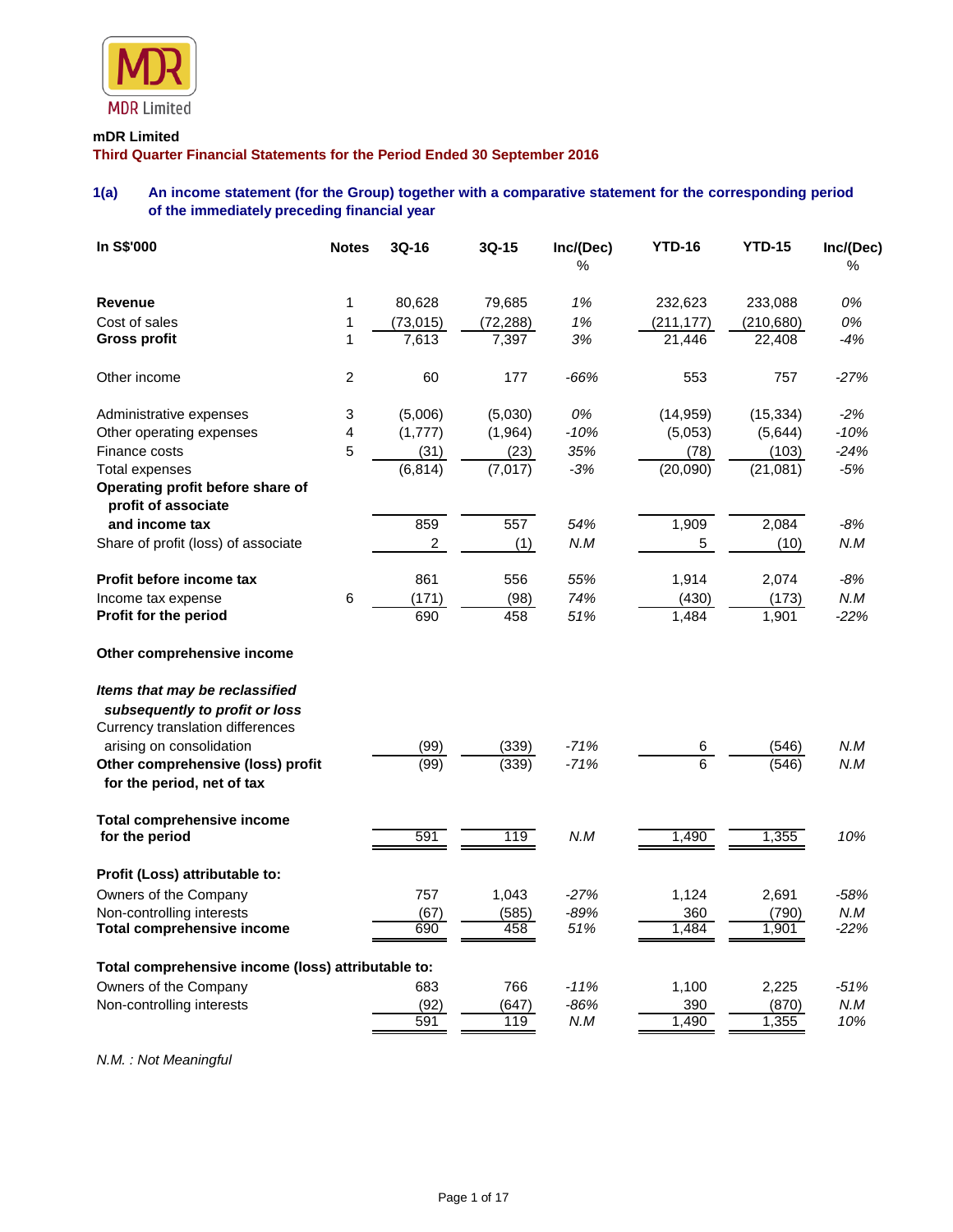#### **1(a)(i) Breakdown and explanatory notes to the income statement**

#### **Note 1** Revenue, cost of sales and gross profit

The Group operates in three business segments – After Market Services (AMS), Distribution Management Solutions (DMS) and Digital Inkjet Printing for Out-Of-Home Advertising Solutions (DPAS).

The breakdown of revenue and cost of goods sold are as follows:

| In S\$'000          | $3Q-16$   | $3Q-15$   | <b>YTD-16</b> | <b>YTD-15</b> |
|---------------------|-----------|-----------|---------------|---------------|
| Revenue             |           |           |               |               |
| AMS                 | 7,542     | 5,644     | 22,559        | 15,406        |
| <b>DMS</b>          | 71,146    | 72,381    | 204,456       | 212,626       |
| <b>DPAS</b>         | 1,940     | 1,660     | 5,608         | 5,056         |
|                     | 80,628    | 79,685    | 232,623       | 233,088       |
| Cost of goods sold  |           |           |               |               |
| AMS                 | (5,688)   | (4, 143)  | (17, 423)     | (10, 891)     |
| <b>DMS</b>          | (65, 907) | (67, 111) | (189, 593)    | (196, 780)    |
| <b>DPAS</b>         | (1, 420)  | (1,034)   | (4, 161)      | (3,009)       |
|                     | (73,015)  | (72, 288) | (211,177)     | (210, 680)    |
| <b>Gross profit</b> |           |           |               |               |
| AMS                 | 1,854     | 1,501     | 5,136         | 4,515         |
| <b>DMS</b>          | 5,239     | 5,270     | 14,863        | 15,846        |
| <b>DPAS</b>         | 520       | 626       | 1,447         | 2,047         |
|                     | 7,613     | 7,397     | 21,446        | 22,408        |
| GP%                 |           |           |               |               |
| AMS                 | 25%       | 27%       | 23%           | 29%           |
| <b>DMS</b>          | 7%        | 7%        | 7%            | 7%            |
| <b>DPAS</b>         | 27%       | 38%       | 26%           | 40%           |
|                     | 9%        | 9%        | 9%            | 10%           |

Gross margin for DPAS declined from 38% to 27% quarter-on-quarter and from 40% to 26% year-on-year, due mainly to the reclassification of plant and machinery depreciation expense of \$0.2 million in 3Q-16 and \$0.5 million for YTD-16 from other operating expenses to cost of goods sold.

#### **Note 2** Other income consists of the following:

| In S\$'000                  | $3Q-16$                  | $3Q-15$ | <b>YTD-16</b> | <b>YTD-15</b> |
|-----------------------------|--------------------------|---------|---------------|---------------|
| Interest income             | 40                       | 44      | 125           | 97            |
| Rental income               | $\overline{\phantom{0}}$ | 34      | 6             | 160           |
| Bad debts recovered - trade | ٠                        | 21      | 12            | 24            |
| Liabilities written back    | $\overline{\phantom{a}}$ | 3       | ٠             | 20            |
| Wage credit                 | ۰                        |         | 314           | 305           |
| <b>Others</b>               | 20                       | 75      | 96            | 151           |
|                             | 60                       | 177     | 553           | 757           |

#### **Note 3** Administrative expenses

The administrative expenses comprise mainly staff cost.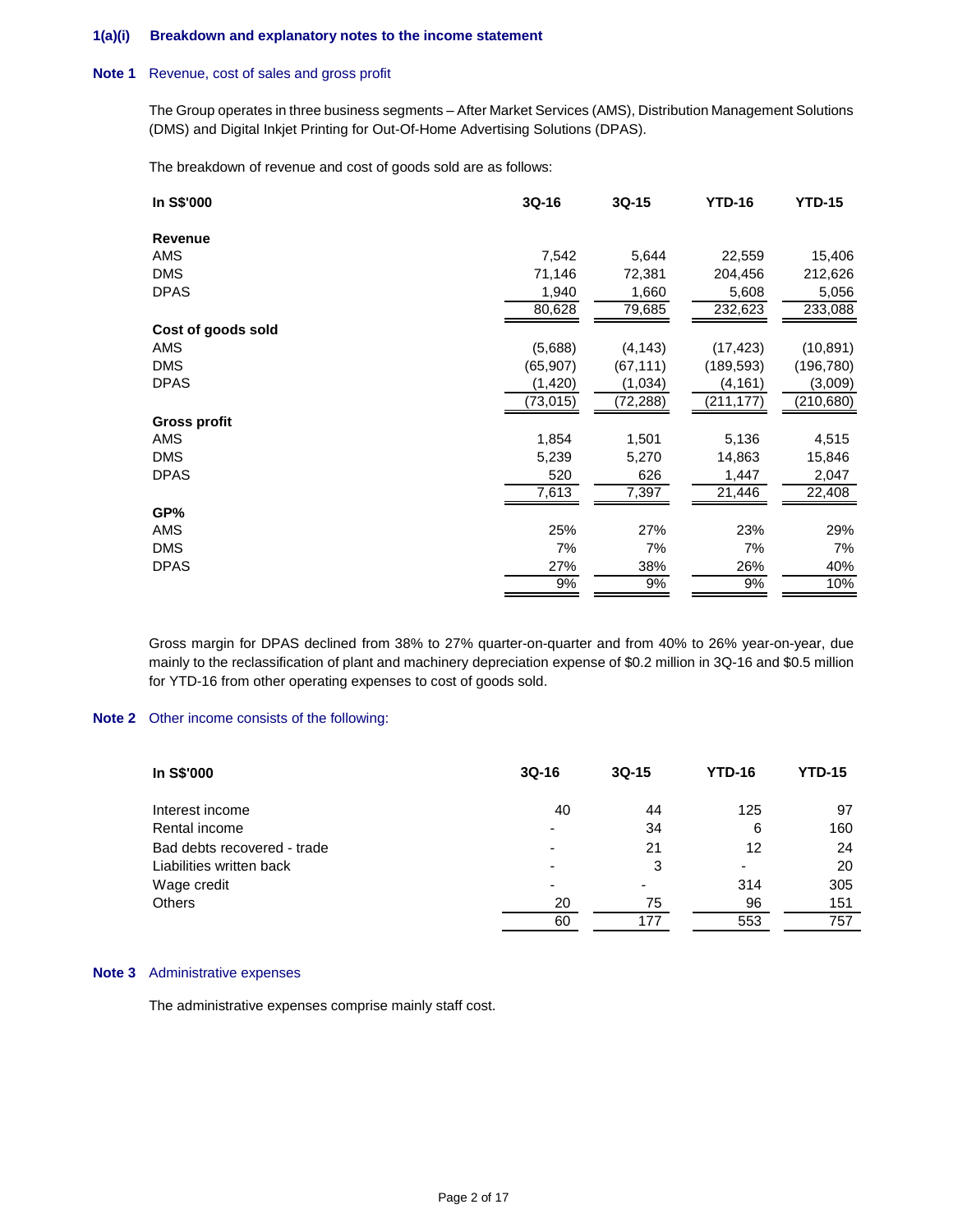| In S\$'000                            | $3Q-16$ | $3Q-15$ | <b>YTD-16</b> | <b>YTD-15</b> |
|---------------------------------------|---------|---------|---------------|---------------|
| <b>Staff Cost</b>                     |         |         |               |               |
| AMS                                   | 1,201   | 1,095   | 3,708         | 3,272         |
| <b>DMS</b>                            | 2,174   | 2,244   | 6,370         | 7,004         |
| <b>DPAS</b>                           | 181     | 221     | 638           | 704           |
| Management and HQ support staff costs |         |         |               |               |
| (including Directors' fees)           | 632     | 585     | 1,752         | 1,684         |
|                                       | 4,188   | 4,145   | 12,468        | 12,664        |
|                                       |         |         |               |               |

The increase in AMS's staff cost was due mainly to the recruitment of part timers to support the increase in repair volume.

#### **Note 4** Other operating expenses

Other operating expenses consist of the following:

| In S\$'000                                           | $3Q-16$ | $3Q-15$ | <b>YTD-16</b> | <b>YTD-15</b> |
|------------------------------------------------------|---------|---------|---------------|---------------|
| Rental expenses                                      | 1,278   | 1,318   | 3,833         | 4,250         |
| Depreciation expenses                                | 204     | 336     | 672           | 1,189         |
| Plant and equipment written off                      | 5       | 48      | 74            | 59            |
| Loss (Gain) on disposal of plant and equipment       | 3       | 2       | (6)           | 3             |
| Reversal of impairment on plant and equipment        |         |         | (1)           |               |
| Allowance (Reversal) of allowance for doubtful trade |         |         |               |               |
| receivables                                          | 67      |         | 67            | (364)         |
| Reversal of allowance for doubtful other receivables |         |         |               | (193)         |
| Bad debts written off - trade                        | 2       |         | 2             |               |
| Bad debts written off - non-trade                    | 13      |         | 13            |               |
| Allowance for inventories                            | 125     | 374     | 326           | 712           |
| Inventories written off                              |         | 15      |               | 26            |
| (Reversal) of provision for shop closure costs       | (3)     |         | (3)           |               |
| Foreign exchange loss (gain)                         | 83      | (130)   | 76            | (39)          |
|                                                      | 1.777   | 1,964   | 5,053         | 5,644         |

Lower allowance for inventories in 3Q-16 was due mainly to a lower stock provision made against its handset inventory.

Lower depreciation expense in 3Q-16 and YTD-16 was due to the reclassification of depreciation of plant and equipment from the DPAS business amounting to \$196,000 in 3Q-16 and \$537,000 for YTD-16 from other operating expenses to cost of goods sold.

#### **Note 5** Finance costs

Finance costs comprise interest on finance leases and short-term bank borrowings.

#### **Note 6** Income tax expense

The higher income tax expense for YTD-16 as compared to YTD-15 was due to reversal of over provision of taxation in 2Q-15 and 3Q-15.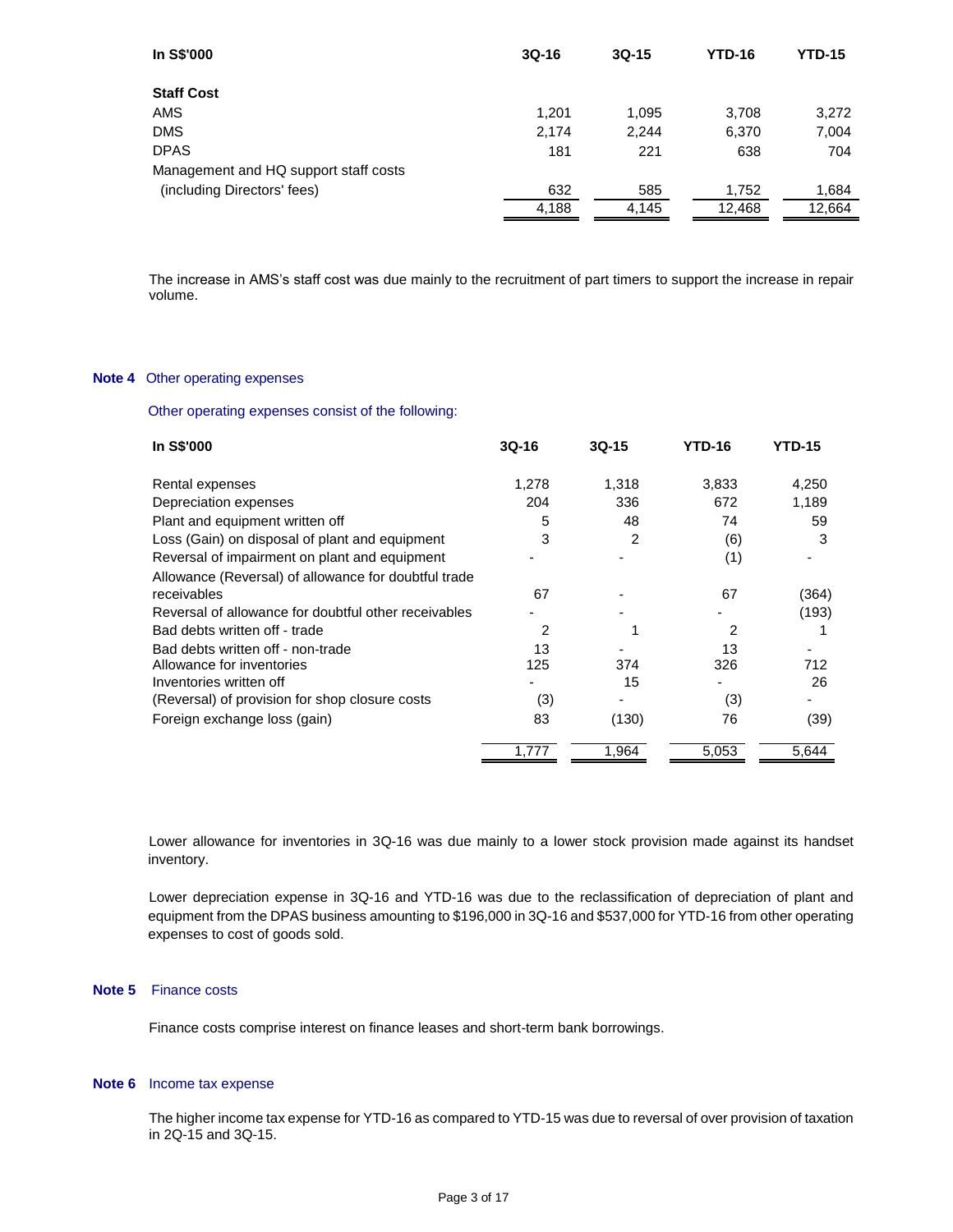# **1(b)(i) Statement of financial position (for the issuer and Group), together with a comparative statement as at the end of the immediately preceding financial year**

|                                                         |                |           | Group     | Company   |           |
|---------------------------------------------------------|----------------|-----------|-----------|-----------|-----------|
| In S\$'000                                              | <b>Notes</b>   | 30-Sep-16 | 31-Dec-15 | 30-Sep-16 | 31-Dec-15 |
| <b>ASSETS</b>                                           |                |           |           |           |           |
| <b>Current assets</b>                                   |                |           |           |           |           |
| Cash and bank balances                                  |                | 33,106    | 30,849    | 22,712    | 19,154    |
| Trade receivables                                       | 1              | 15,578    | 18,763    | 3,045     | 2,873     |
| Other receivables and prepayments                       | 2              | 5,226     | 5,877     | 11,514    | 17,437    |
| Inventories                                             | 3              | 20,647    | 17,541    | 2,146     | 1,735     |
| <b>Total current assets</b>                             |                | 74,557    | 73,030    | 39,417    | 41,199    |
| <b>Non-current assets</b><br>Investment in subsidiaries |                |           |           | 20,895    | 20,895    |
| Investment in an associate                              |                | 14        | 8         |           |           |
| Plant and equipment                                     |                | 4,468     | 4,190     | 327       | 382       |
| Goodwill                                                |                | 2,798     | 2,798     |           |           |
| Prepayments                                             | $\overline{c}$ | 83        | 86        |           |           |
| <b>Total non-current assets</b>                         |                | 7,363     | 7,082     | 21,222    | 21,277    |
| <b>Total assets</b>                                     |                | 81,920    | 80,112    | 60,639    | 62,476    |
| <b>Current liabilities</b>                              |                |           |           |           |           |
| Trade payables                                          | 4              | 11,413    | 10,204    | 2,071     | 2,214     |
| Other payables                                          | 5              | 7,069     | 7,545     | 996       | 1,244     |
| Current portion of finance leases                       |                | 581       | 419       | 83        | 80        |
| Income tax payable                                      |                | 360       | 175       |           |           |
| <b>Total current liabilities</b>                        |                | 19,423    | 18,343    | 3,150     | 3,538     |
| <b>Non-current liabilities</b>                          |                |           |           |           |           |
| <b>Finance leases</b>                                   |                | 1,151     | 887       | 71        | 133       |
| Deferred tax liabilities                                |                | 125       | 151       |           |           |
| <b>Total non-current liabilities</b>                    |                | 1,276     | 1,038     | 71        | 133       |
| Capital, reserves and<br>non-controlling interests      |                |           |           |           |           |
| Share capital                                           |                | 153,652   | 153,652   | 153,652   | 153,652   |
| Capital reserve                                         |                | (859)     | (859)     | 22        | 22        |
| Share options reserve                                   |                | 311       | 316       | 311       | 316       |
| Foreign currency translation reserve                    |                | (696)     | (672)     |           |           |
| <b>Accumulated losses</b>                               |                | (89, 749) | (89, 878) | (96, 567) | (95, 185) |
| Equity attributable to owners of                        |                |           |           |           |           |
| the Company                                             |                | 62,659    | 62,559    | 57,418    | 58,805    |
| Non-controlling interests                               |                | (1, 438)  | (1,828)   |           |           |
| <b>Total equity</b>                                     |                | 61,221    | 60,731    | 57,418    | 58,805    |
| <b>Total liabilities and equity</b>                     |                | 81,920    | 80,112    | 60,639    | 62,476    |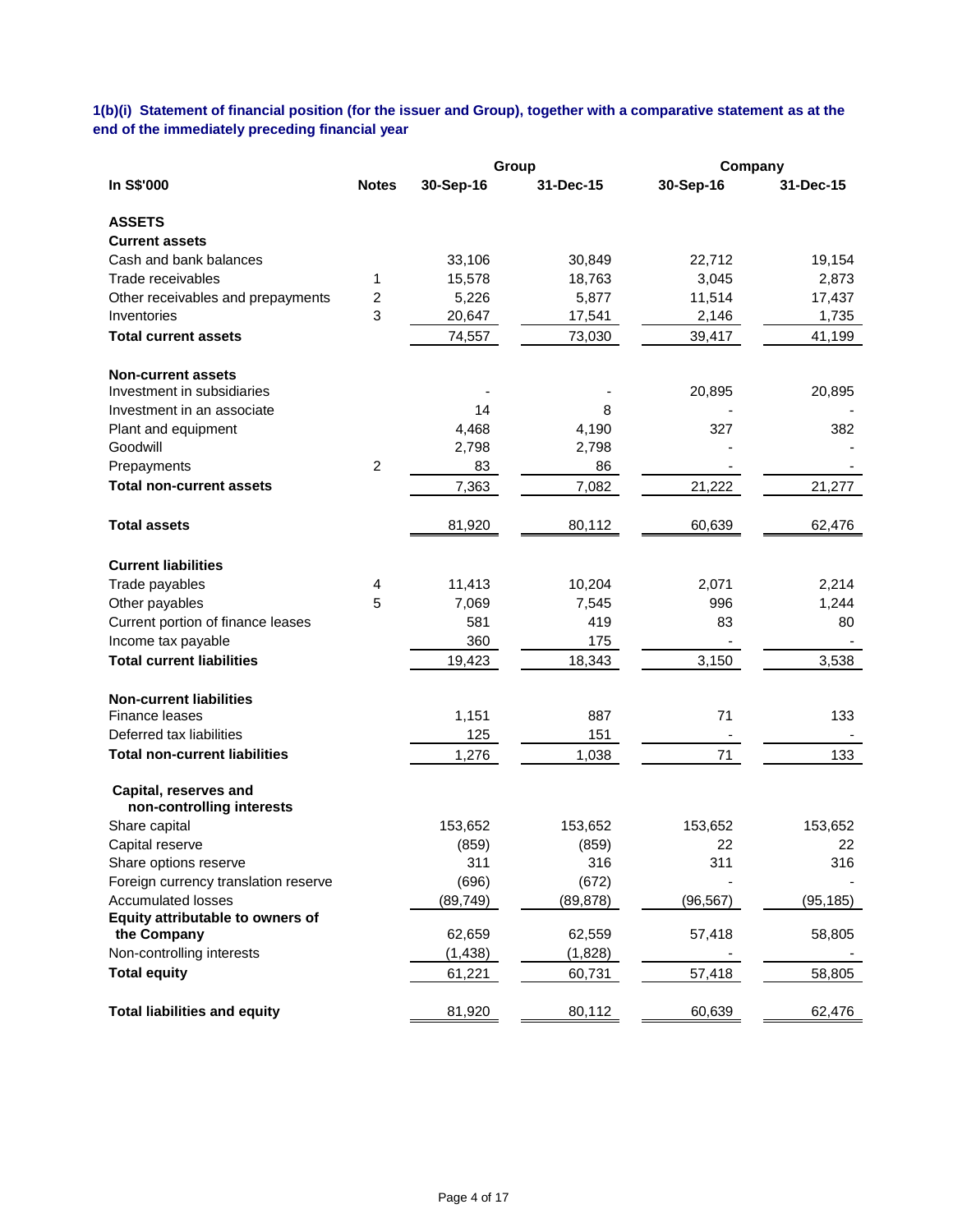# **1 Trade receivables**

The Group's trade receivables turnover as at 30 September 2016 is 20 days (31 December 2015: 25 days).

# **2 Other receivables and prepayments**

The Group's other receivables and prepayments consist mainly of the following:

| S\$'000                   | 30-Sep-16 | 31-Dec-15 |
|---------------------------|-----------|-----------|
| Rental deposits           | 1.408     | 1.518     |
| Other receivables         | 2.672     | 3.449     |
| Prepayments - current     | 585       | 618       |
| Prepayments - non-current | 83        | 86        |

Other receivables of \$2.7 million as at 30 September 2016 comprised mainly of \$1.4 million to be received from principals in relation to sell through, advertising and promotion support.

Prepayments of \$0.7 million as at 30 September 2016 comprised mainly of prepaid rentals for premises of \$0.2 million.

## **3 Inventories**

The Group's inventory turnover for the quarter ended 30 September 2016 is 24 days (31 December 2015: 22 days).

Group inventories as at 30 September 2016 stood at \$20.6 million (31 December 2015: \$17.5 million) with the increase in inventory holding due mainly to the purchase of prepaid cards towards period end to meet market demand, and higher inventory of prepaid cards held by our growing Myanmar prepaid cards business.

#### **4 Trade payables**

The Group's trade payables turnover as at 30 September 2016 is 14 days (31 December 2015: 17 days).

### **5 Other payables**

The Group's other payables consist mainly of the following:

| <b>S\$'000</b>                                                | 30-Sep-16 | 31-Dec-15 |
|---------------------------------------------------------------|-----------|-----------|
| Advertising, promotion and sell through funds from principals | 1.629     | 1.411     |
| Accrued staff costs                                           | 1.192     | 1.270     |
| Other accrued operating expenses                              | 939       | 896       |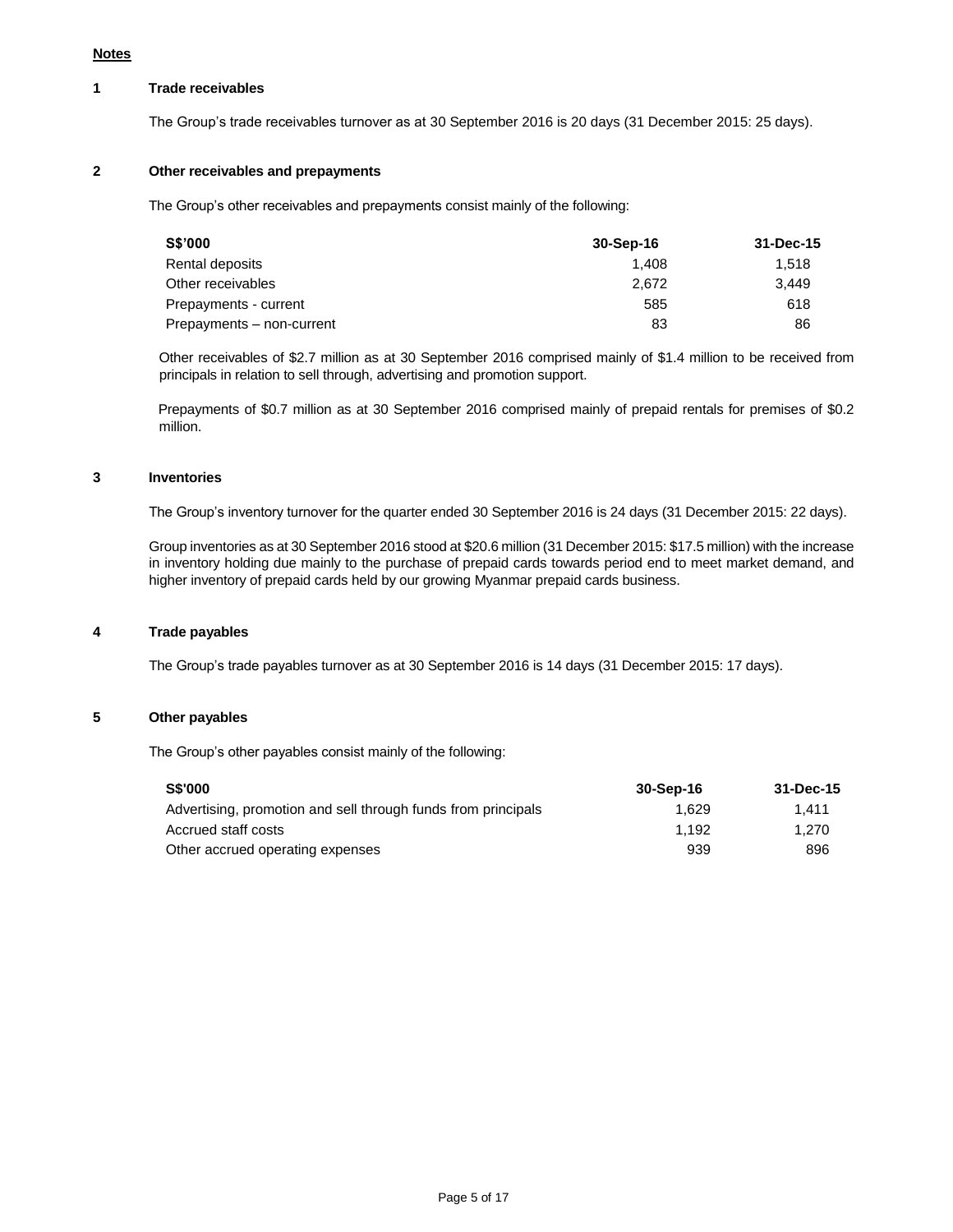## **1(b)(ii) Aggregate amount of Group's borrowings and debt securities**

# **Amount repayable in one year or less, or on demand**

|                            | As at 30-Sep-16       |                            | As at 31-Dec-15          |
|----------------------------|-----------------------|----------------------------|--------------------------|
| <b>Secured</b><br>(\$'000) | Unsecured<br>(\$'000) | <b>Secured</b><br>(\$'000) | Unsecured<br>(\$'000)    |
| 581                        | ۰                     | 419                        | $\overline{\phantom{0}}$ |

## **Amount repayable after one year**

| As at 30-Sep-16     |                       |                     | As at 31-Dec-15       |
|---------------------|-----------------------|---------------------|-----------------------|
| Secured<br>(\$'000) | Unsecured<br>(\$'000) | Secured<br>(\$'000) | Unsecured<br>(\$'000) |
| 1.151               | -                     | 887                 | -                     |

# **Details of collateral**

The secured borrowings comprise of outstanding finance lease of \$1.7 million on certain motor vehicles and machinery.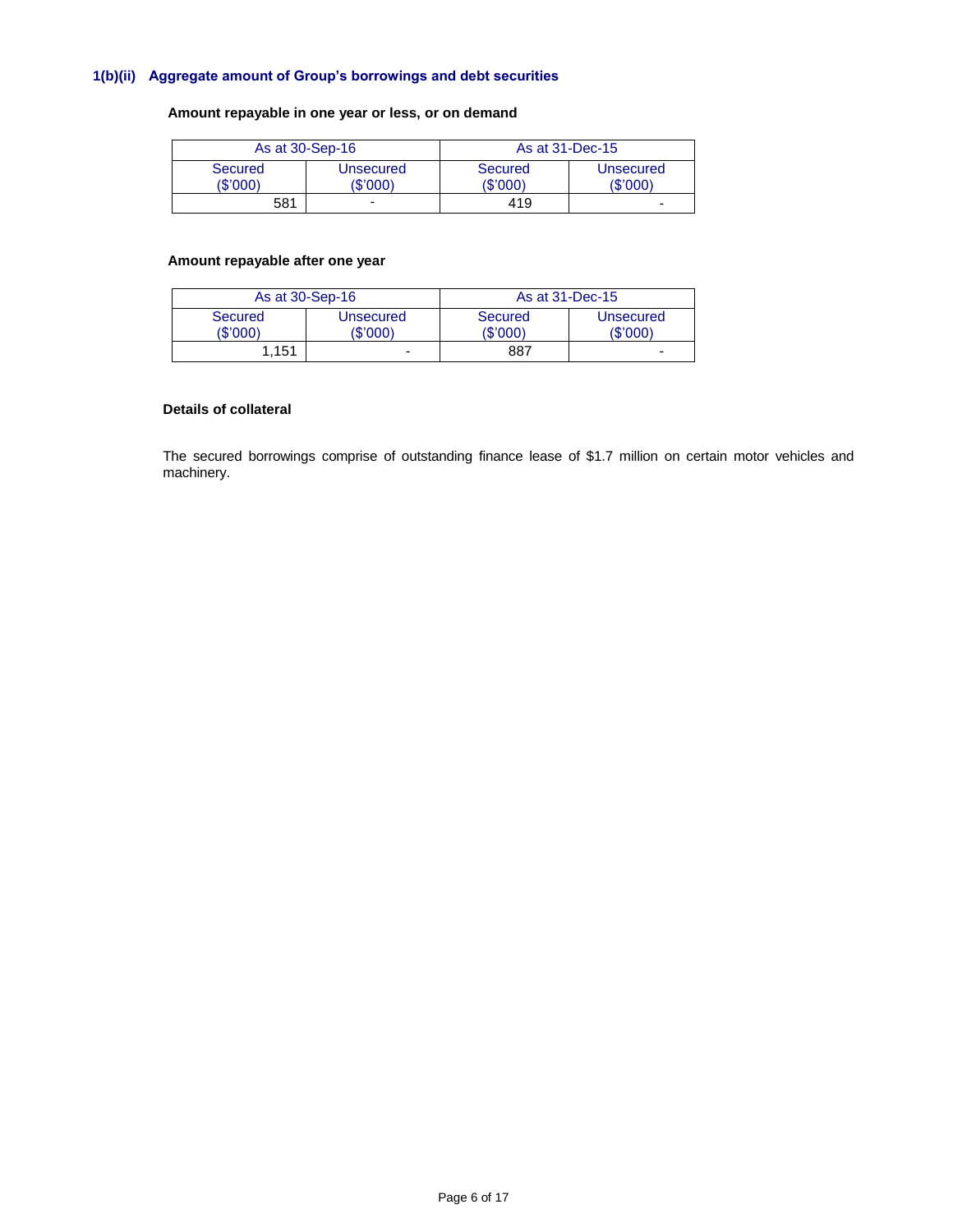# **1(c) A statement of cash flows (for the Group), together with a comparative statement for the corresponding period of the immediately preceding financial year**

| In S\$'000                                               | 3Q-16                    | 3Q-15    | <b>YTD-16</b> | <b>YTD-15</b> |
|----------------------------------------------------------|--------------------------|----------|---------------|---------------|
| <b>Operating activities</b>                              |                          |          |               |               |
| Profit before income tax                                 | 861                      | 556      | 1,914         | 2,074         |
| Adjustments for:                                         |                          |          |               |               |
| Depreciation expenses                                    | 400                      | 336      | 1,209         | 1,189         |
| Interest expenses                                        | 31                       | 23       | 78            | 103           |
| Interest income                                          | (40)                     | (44)     | (125)         | (97)          |
| Loss (Gain) on disposal of plant and equipment           | 3                        | 2        | (6)           | 3             |
| Plant and equipment written off                          | 5                        | 48       | 74            | 59            |
| Liabilities written back                                 |                          | (3)      | ٠             | (20)          |
| Allowance for inventories                                | 125                      | 374      | 326           | 712           |
| Inventories written off                                  |                          | 15       | ÷,            | 26            |
| Allowance for doubtful trade receivables                 | 67                       |          | 67            |               |
| Bad debts written off (trade)                            | 2                        | 1        | 2             | 1             |
| Bad debts written off (non-trade)                        | 13                       |          | 13            |               |
| Reversal of impairment on plant and equipment            |                          |          | (1)           |               |
| Reversal of provision for shop closure costs             | (3)                      |          | (3)           |               |
| Reversal of allowance for doubtful trade receivables     |                          |          |               | (364)         |
| Reversal of allowance for doubtful non-trade receivables |                          |          |               | (193)         |
| Share of (profit) loss of an associate                   | (2)                      | 1        | (5)           | 10            |
| Employee share-based payments                            |                          | 9        |               | 30            |
| Net foreign exchange (gain) loss                         | (77)                     | (254)    | 18            | (400)         |
| Operating cash flows before movements                    |                          |          |               |               |
| in working capital                                       | 1,385                    | 1,064    | 3,561         | 3,133         |
| Trade receivables                                        | 1,561                    | 1,394    | 3,116         | 8,657         |
| Other receivables and prepayments                        | 520                      | 232      | 274           | 2,897         |
| Inventories                                              | 321                      | (2,860)  | (3, 432)      | (4,902)       |
| Trade payables                                           | (10)                     | 5,764    | 1,209         | (2, 424)      |
| Other payables                                           | 216                      | 677      | (379)         | (1, 452)      |
| <b>Cash generated from operations</b>                    | 3,993                    | 6,271    | 4,349         | 5,909         |
| Income tax refund (paid)                                 | 23                       | (10)     | 96            | (387)         |
| Interest received                                        | 40                       | 44       | 125           | 97            |
| Net cash from operating activities                       | 4,056                    | 6,305    | 4,570         | 5,619         |
| <b>Investing activities</b>                              |                          |          |               |               |
| Proceeds from disposal of plant and equipment            | (9)                      | 15       | 44            | 139           |
| Purchase of plant and equipment (Note A)                 | (366)                    | (1, 209) | (829)         | (1,647)       |
| Acquisition of investment in an associate                |                          |          |               | (15)          |
| Net cash used in investing activities                    | (375)                    | (1, 194) | (785)         | (1, 523)      |
| <b>Financing activities</b>                              |                          |          |               |               |
| Interest paid                                            | (31)                     | (23)     | (78)          | (103)         |
| Repayment of obligations under finance leases            | (140)                    | (118)    | (372)         | (377)         |
| Dividends paid to shareholders                           |                          |          | (1,000)       |               |
| Dividends paid to non-controlling interest               | (78)                     |          | (78)          |               |
| Repayment of bank borrowings                             | $\overline{\phantom{0}}$ |          |               | (2,550)       |
| Net cash used in financing activities                    | (249)                    | (141)    | (1,528)       | (3,030)       |
|                                                          |                          |          |               |               |
| Net increase in cash and cash equivalents                | 3,432                    | 4,970    | 2,257         | 1,066         |
| Cash and cash equivalents at beginning of period         | 29,634                   | 27,795   | 30,809        | 31,699        |
| Cash and cash equivalents at end of period               | 33,066                   | 32,765   | 33,066        | 32,765        |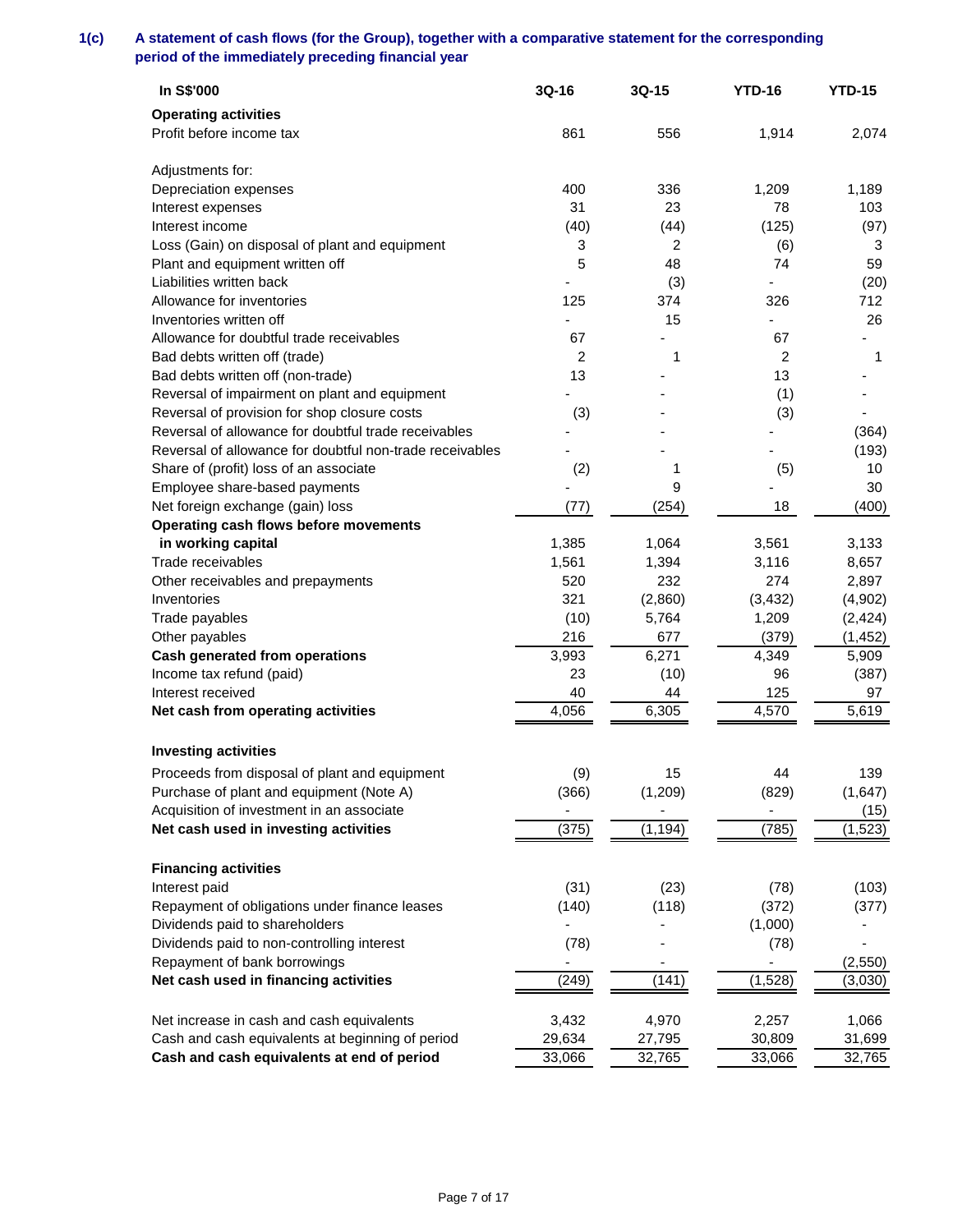# **Notes**

# **A. Purchase of plant and equipment:**

In 3Q-16, the Group acquired plant and equipment with an aggregate cost of \$366,000 (3Q-15: \$1,209,000) using internal funding.

For YTD-16, the Group acquired plant and equipment with an aggregate cost of \$1,654,000 (YTD-15: \$1,647,000) of which \$825,000 (2015: \$Nil) was acquired under finance lease arrangements.

# **B. Cash and cash equivalents at end of period comprise of:**

| In S\$'000                 | $3Q-16$        | $3Q-15$        |
|----------------------------|----------------|----------------|
| Cash<br>Less: Cash pledged | 33.106<br>(40) | 32,804<br>(39) |
| Cash and cash equivalents  | 33,066         | 32,765         |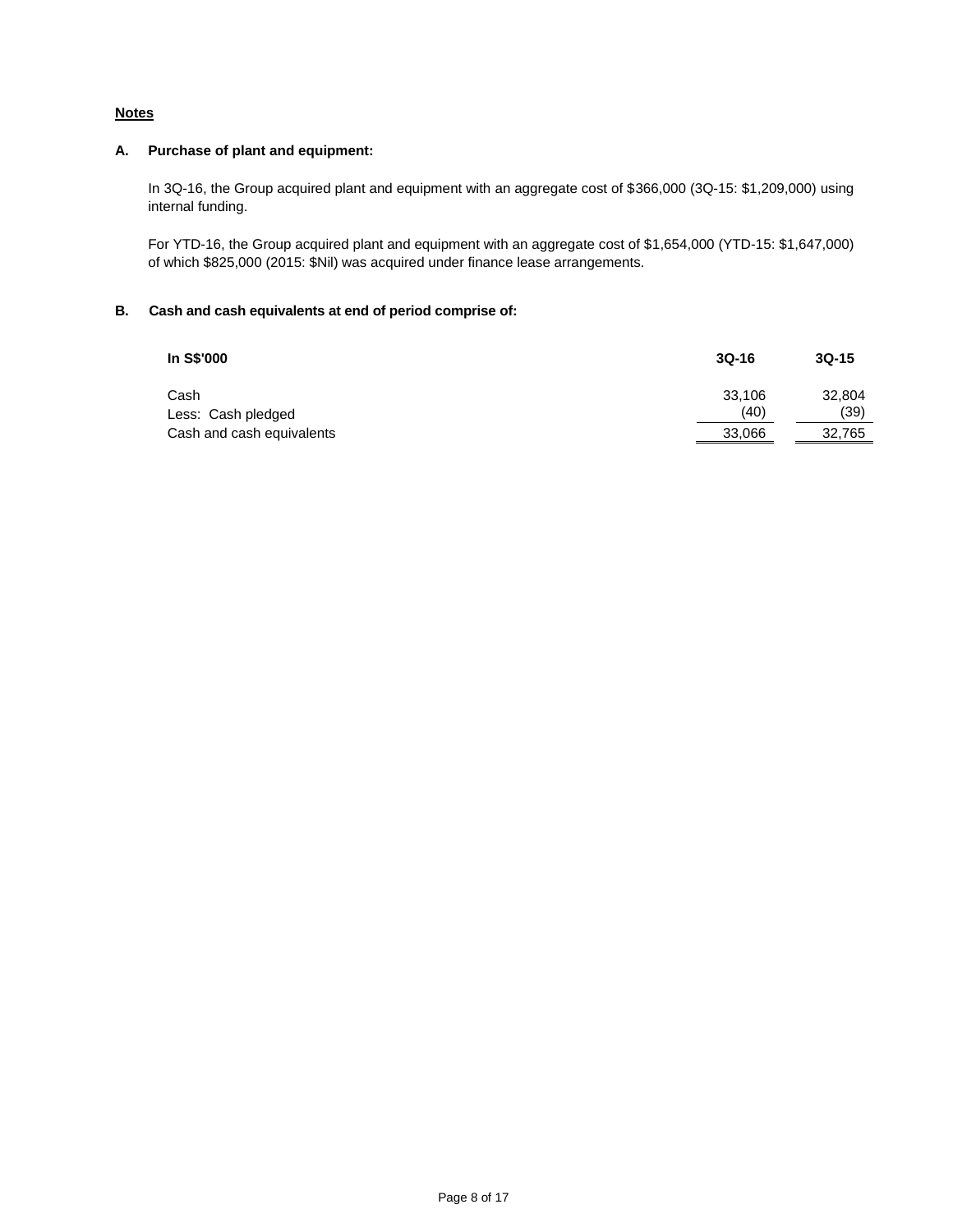**1(d)(i) A statement (for the issuer and Group) showing either (i) all changes in equity or (ii) changes in equity other than those arising from capitalisation issues and distributions to shareholders, together with a comparative statement for the corresponding period of the immediately preceding financial year**

|                                                         |              |                | <b>Share</b> | <b>Currency</b> |                    | <b>Attributable</b> |                 |              |
|---------------------------------------------------------|--------------|----------------|--------------|-----------------|--------------------|---------------------|-----------------|--------------|
|                                                         | <b>Share</b> | <b>Capital</b> | options      | translation     | <b>Accumulated</b> | to equity<br>the    | Non-controlling |              |
| In S\$'000                                              | capital      | reserve        | reserve      | reserve         | losses             |                     | interests       | <b>Total</b> |
| Group                                                   |              |                |              |                 |                    |                     |                 |              |
| Balance as at 1 January 2016                            | 153,652      | (859)          | 316          | (672)           | (89, 878)          | 62,559              | (1,828)         | 60,731       |
| Total comprehensive income for the period               |              |                |              |                 |                    |                     |                 |              |
| (Loss) Profit for the period                            |              |                |              |                 | (169)              | (169)               | 262             | 93           |
| Other comprehensive income for the period               |              |                |              | 162             |                    | 162                 | 42              | 204          |
| <b>Total</b>                                            |              |                |              | 162             | (169)              | (7)                 | 304             | 297          |
| Transactions with owners, recognised directly in equity |              |                |              |                 |                    |                     |                 |              |
| Transfer between reserves upon expiry of share option   |              |                | (5)          |                 | $\overline{5}$     |                     |                 |              |
| <b>Total</b>                                            |              |                | (5)          |                 | $\overline{5}$     |                     |                 |              |
| Balance as at 31 March 2016                             | 153,652      | (859)          | 311          | (510)           | (90, 042)          | 62,552              | (1,524)         | 61,028       |
| Total comprehensive income for the period               |              |                |              |                 |                    |                     |                 |              |
| Profit for the period                                   |              |                |              |                 | 536                | 536                 | 165             | 701          |
| Other comprehensive income (loss) for the period        |              |                |              | (112)           |                    | (112)               | 13              | (99)         |
| <b>Total</b>                                            |              |                |              | (112)           | 536                | 424                 | 178             | 602          |
| Transactions with owners, recognised directly in equity |              |                |              |                 |                    |                     |                 |              |
| <b>Dividends</b>                                        |              |                |              |                 | (1,000)            | (1,000)             |                 | (1,000)      |
| Total                                                   |              |                |              |                 | (1,000)            | (1,000)             |                 | (1,000)      |
| Balance as at 30 June 2016                              | 153,652      | (859)          | 311          | (622)           | (90, 506)          | 61,976              | (1, 346)        | 60,630       |
| Total comprehensive income for the period               |              |                |              |                 |                    |                     |                 |              |
| Profit (Loss) for the period                            |              |                |              |                 | 757                | 757                 | (67)            | 690          |
| Other comprehensive loss for the period                 |              |                |              | (74)            | $\sim$             | (74)                | (25)            | (99)         |
| <b>Total</b>                                            |              |                |              | (74)            | 757                | 683                 | (92)            | 591          |
| Balance as at 30 September 2016                         | 153,652      | (859)          | 311          | (696)           | (89, 749)          | 62,659              | (1, 438)        | 61,221       |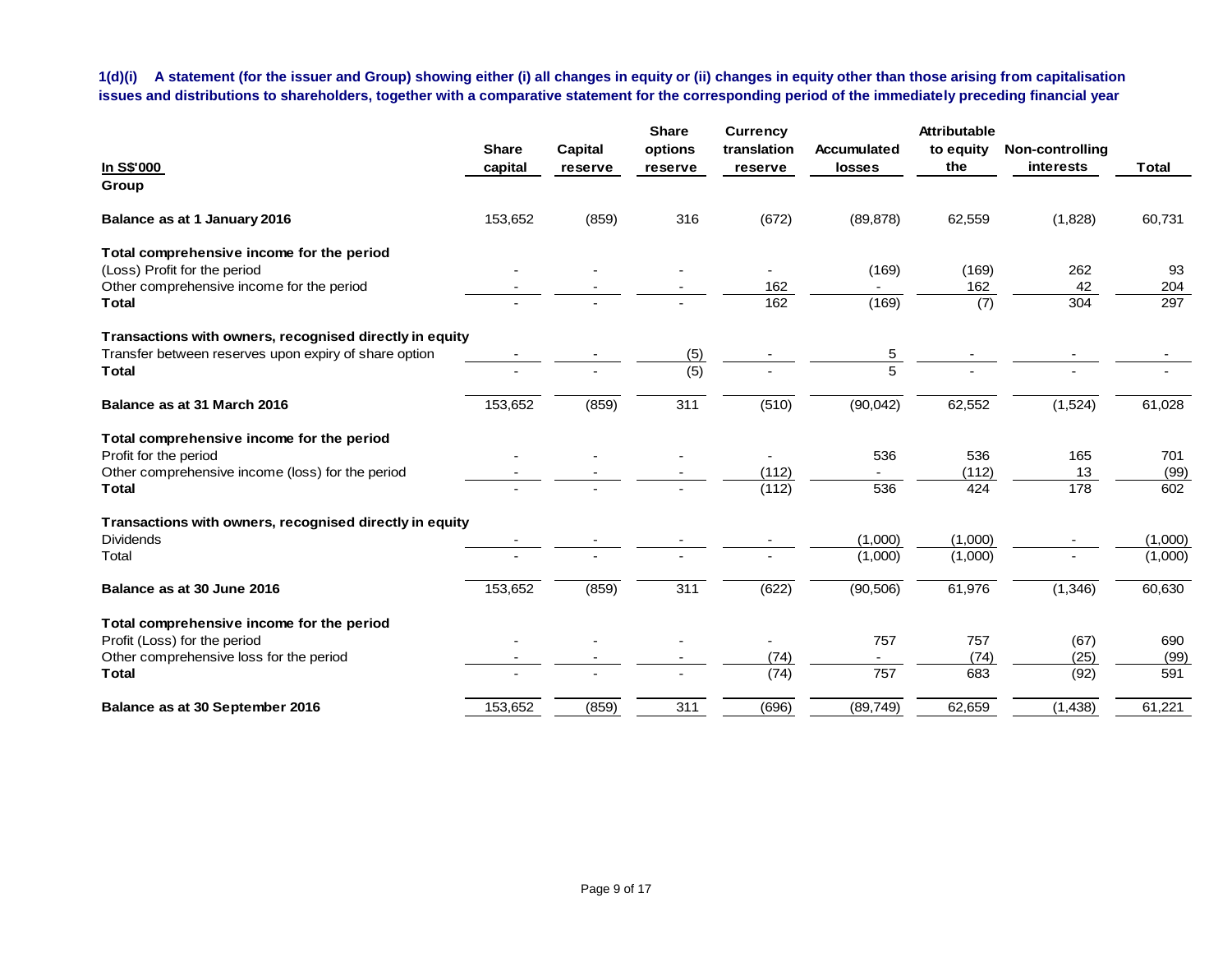|                                                         |              |         | <b>Share</b> | <b>Currency</b> |                    | <b>Attributable</b> |                 |              |
|---------------------------------------------------------|--------------|---------|--------------|-----------------|--------------------|---------------------|-----------------|--------------|
|                                                         | <b>Share</b> | Capital | options      | translation     | <b>Accumulated</b> | to equity           | Non-controlling |              |
| In S\$'000                                              | capital      | reserve | reserve      | reserve         | losses             | holders             | interests       | Total        |
| Group                                                   |              |         |              |                 |                    |                     |                 |              |
| Balance as at 1 January 2015                            | 153,652      | (859)   | 277          | 56              | (93, 938)          | 59,188              | (771)           | 58,417       |
| Total comprehensive income for the period               |              |         |              |                 |                    |                     |                 |              |
| Profit for the period                                   |              |         |              |                 | 684                | 684                 | 50              | 734          |
| Other comprehensive loss for the period                 |              |         |              | (156)           | $\blacksquare$     | (156)               | (48)            | (204)        |
| <b>Total</b>                                            |              |         |              | (156)           | 684                | 528                 | 2               | 530          |
| Transactions with owners, recognised directly in equity |              |         |              |                 |                    |                     |                 |              |
| Recognition of share-based payments                     |              |         | 11           |                 |                    | 11                  |                 | 11           |
| <b>Total</b>                                            |              |         | 11           |                 |                    | 11                  |                 | 11           |
| Balance as at 31 March 2015                             | 153,652      | (859)   | 288          | (100)           | (93, 254)          | 59,727              | (769)           | 58,958       |
| Total comprehensive income for the period               |              |         |              |                 |                    |                     |                 |              |
| Profit (Loss) for the period                            |              |         |              |                 | 964                | 964                 | (255)           | 709          |
| Other comprehensive imcome (loss) for the period        |              |         |              | (33)            |                    | (33)                | 30              | (3)          |
| <b>Total</b>                                            |              |         |              | (33)            | 964                | 931                 | (225)           | 706          |
| Transactions with owners, recognised directly in equity |              |         |              |                 |                    |                     |                 |              |
| Recognition of share-based payments                     |              |         | 10           |                 |                    | 10                  |                 | 10           |
| Total                                                   |              |         | 10           |                 |                    | 10                  |                 | 10           |
| Balance as at 30 June 2015                              | 153,652      | (859)   | 298          | (133)           | (92, 290)          | 60,668              | (994)           | 59,674       |
| Total comprehensive income for the period               |              |         |              |                 |                    |                     |                 |              |
| Profit (Loss) for the period                            |              |         |              |                 | 1,043              | 1,043               | (585)           | 458          |
| Other comprehensive loss for the period                 |              |         |              | (277)           |                    | (277)               | (62)            | (339)        |
| <b>Total</b>                                            |              |         |              | (277)           | 1,043              | 766                 | (647)           | 119          |
| Transactions with owners, recognised directly in equity |              |         |              |                 |                    |                     |                 |              |
| Recognition of share-based payments                     |              |         |              |                 |                    | 9                   |                 | 9            |
| Total                                                   |              |         | 9            |                 |                    | $\mathsf{Q}$        |                 | $\mathbf{Q}$ |
| Balance as at 30 September 2015                         | 153,652      | (859)   | 307          | (410)           | (91, 247)          | 61,443              | (1,641)         | 59,802       |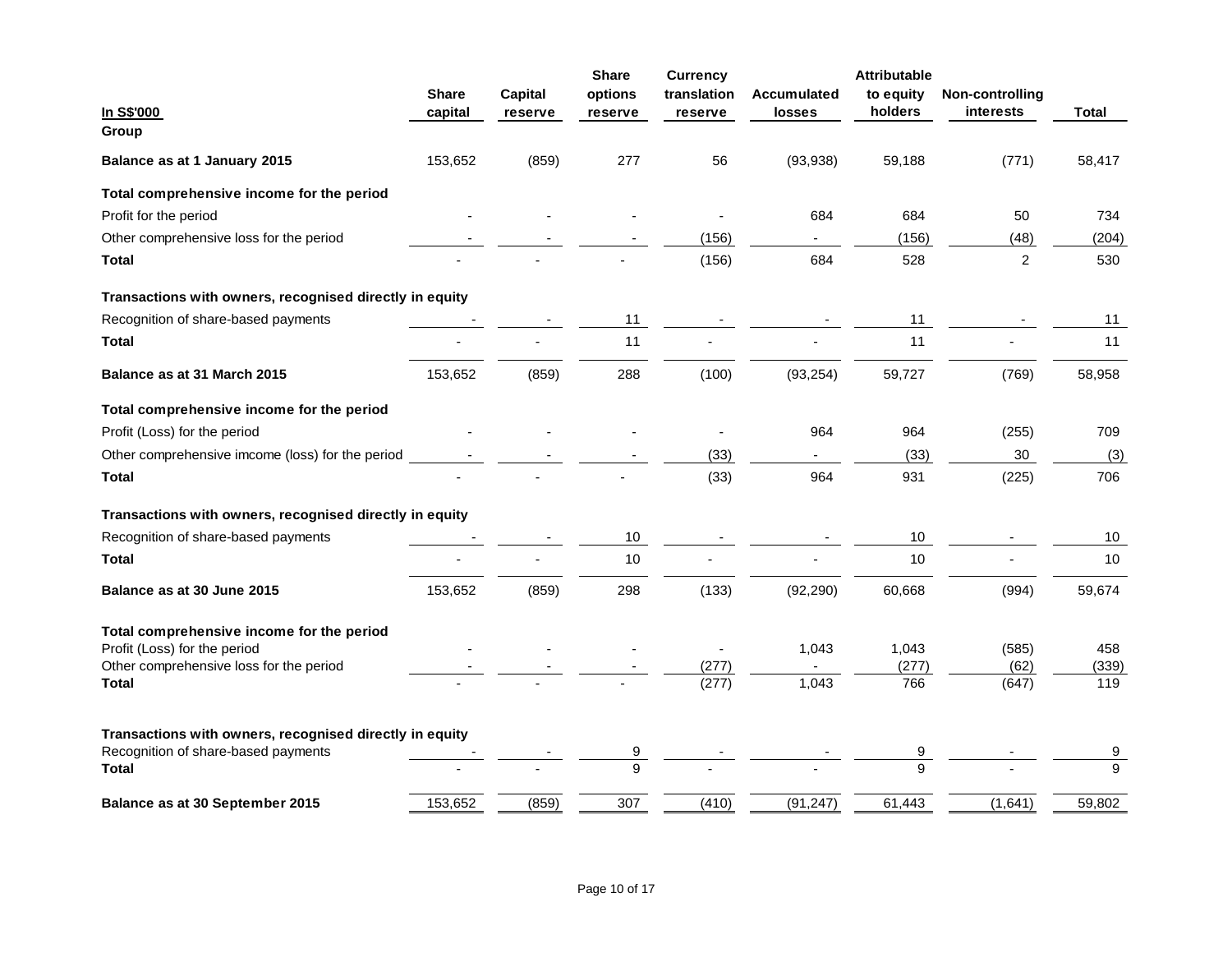| In S\$'000<br>Company                                                                                                             | <b>Share</b><br>capital | Capital<br>reserve | <b>Share</b><br>options<br>reserve | <b>Accumulated</b><br><b>losses</b> | <b>Total</b>          |
|-----------------------------------------------------------------------------------------------------------------------------------|-------------------------|--------------------|------------------------------------|-------------------------------------|-----------------------|
| Balance as at 1 January 2016                                                                                                      | 153,652                 | 22                 | 316                                | (95, 185)                           | 58,805                |
| Loss for the period, representing total comprehensive loss for the<br>period                                                      |                         |                    |                                    | (529)                               | (529)                 |
| Transactions with owners, recognised directly in equity<br>Transfer between reserves upon expiry of share options<br><b>Total</b> |                         |                    | (5)<br>$\overline{(5)}$            | 5<br>$\overline{5}$                 |                       |
|                                                                                                                                   |                         |                    |                                    |                                     |                       |
| Balance as at 31 March 2016                                                                                                       | 153,652                 | 22                 | 311                                | (95, 709)                           | 58,276                |
| Loss for the period, representing total comprehensive loss for the<br>period                                                      |                         |                    |                                    | (3)                                 | (3)                   |
| Transactions with owners, recognised directly in equity<br><b>Dividends</b>                                                       |                         |                    |                                    | (1,000)                             | (1,000)               |
| <b>Total</b>                                                                                                                      |                         |                    |                                    | (1,000)                             | (1,000)               |
| Balance as at 30 June 2016                                                                                                        | 153,652                 | $\overline{22}$    | $\overline{311}$                   | (96, 712)                           | 57,273                |
| Profit for the period, representing total comprehensive income for<br>the period                                                  |                         |                    |                                    | 145                                 | 145                   |
| Balance as at 30 September 2016                                                                                                   | 153,652                 | 22                 | 311                                | (96, 567)                           | 57,418                |
| Balance as at 1 January 2015                                                                                                      | 153,652                 | 22                 | 277                                | (96, 227)                           | 57,724                |
| Profit for the period, representing total comprehensive income for<br>the period                                                  |                         |                    |                                    | 118                                 | 118                   |
| Transactions with owners, recognised directly in equity<br>Recognition of share-based payments<br><b>Total</b>                    |                         |                    | 11<br>11                           |                                     | 11<br>$\overline{11}$ |
| Balance as at 31 March 2015                                                                                                       | 153,652                 | 22                 | 288                                | (96, 109)                           | 57,853                |
| Loss for the period, representing total comprehensive loss for the<br>period                                                      |                         |                    |                                    | (194)                               | (194)                 |
| Transactions with owners, recognised directly in equity<br>Recognition of share-based payments<br><b>Total</b>                    |                         |                    | 10<br>10                           |                                     | 10 <sub>1</sub><br>10 |
| Balance as at 30 June 2015                                                                                                        | 153,652                 | 22                 | 298                                | (96, 303)                           | 57,669                |
| Profit for the period, representing total comprehensive income for<br>the period                                                  |                         |                    |                                    | 172                                 | 172                   |
| Transactions with owners, recognised directly in equity<br>Recognition of share-based payments<br><b>Total</b>                    |                         |                    | $\overline{9}$<br>$\overline{9}$   |                                     | 9<br>$\overline{9}$   |
| Balance as at 30 September 2015                                                                                                   | 153,652                 | 22                 | 307                                | (96, 131)                           | 57,850                |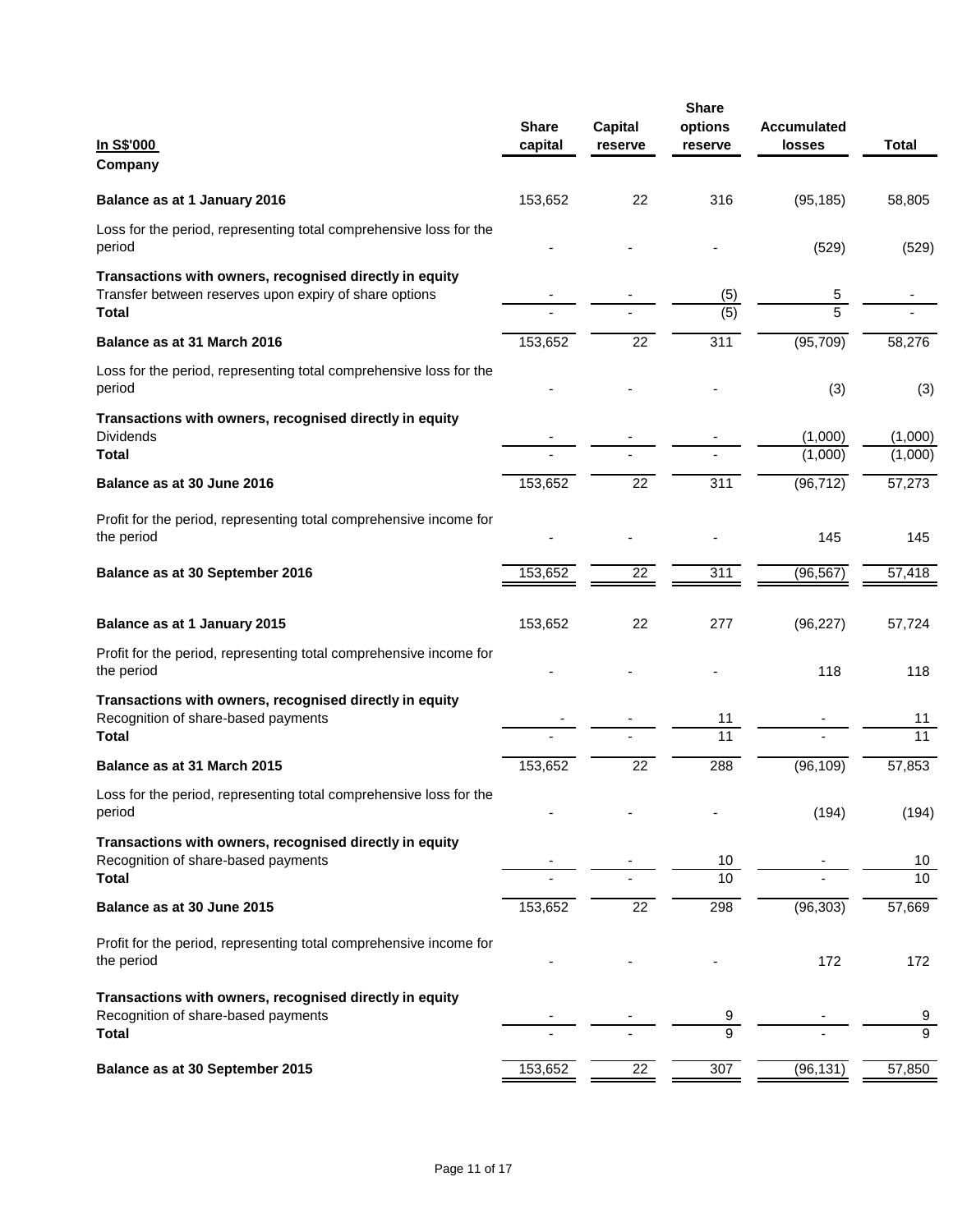**1(d)(ii) Details of any changes in the Company's share capital arising from rights issue, bonus issue, share buybacks, exercise of share options or warrants, conversion of other issues of equity securities, issue of shares for cash or as consideration for acquisition or for any other purpose since the end of the previous period reported on. State also the number of shares that may be issued on conversion of all the outstanding convertibles as at the end of the current financial period reported on and as at the end of the corresponding period of the immediately preceding financial year**

#### **Issued share capital**

There were no movements in the Company's issued share capital for the quarter ended 30 September 2016 and 30 September 2015.

As at 30 September 2016, the Company's issued and paid-up capital was \$153,652,141 (3Q-15: \$153,652,141) divided into 12,528,241,084 (3Q-15: 12,528,241,084) shares.

#### **Share options**

The Company had a share option scheme known as mDR Limited Share Option Scheme 2003 which was approved by members of the Company at the Extraordinary General Meeting held on 13 January 2003. The Scheme expired on 12 January 2013. Upon expiration of the Scheme, no further share option can be granted but the provisions of the Scheme will remain in full force and effect in respect of any share options granted prior to the expiration but not exercised at the time of expiration.

At 30 September 2016, there were 43,485,000 (30 September 2015: 45,155,000) outstanding share options which would entitle the holders to subscribe for a total of 43,485,000 (30 September 2015: 45,155,000) ordinary shares. If exercised, these share options represent approximately 0.35% of the share capital consisting of 12,528,241,084 issued shares at 30 September 2016.

#### **1(d)(iii) To show the total number of issued shares excluding treasury shares as at the end of the current financial period and as at the end of the immediately preceding year.**

|                    | <b>Number of ordinary shares</b> |                |  |
|--------------------|----------------------------------|----------------|--|
|                    | 30-Sep-16                        | $31 - Dec-15$  |  |
| Issued and paid up | 12,528,241,084                   | 12,528,241,084 |  |

#### **1(d)(iv) A statement showing all sales, transfers, disposal, cancellation and/or use of treasury shares as at the end of the current financial period reported on.**

Not applicable

#### **2. Whether the figures have been audited, or reviewed and in accordance with which standard**

The figures have not been audited or reviewed by the auditors of the Company.

#### **3. Where the figures have been audited or reviewed, the auditors' report (including any qualifications or emphasis of matter)**

Not applicable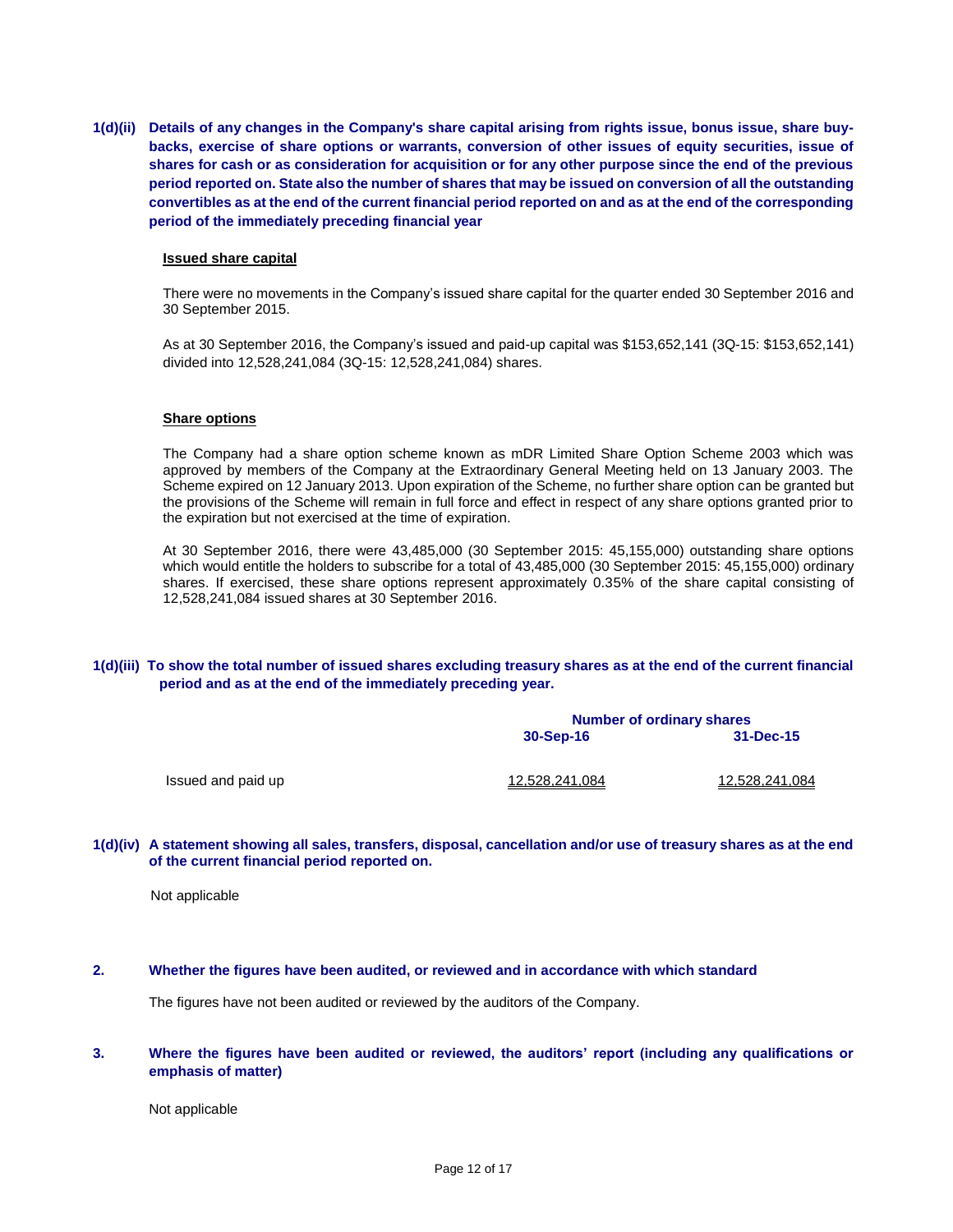## **4. Whether the same accounting policies and methods of computation as in the issuer's most recently audited annual financial statements have been applied**

The Group has applied the same accounting policies and methods of computation in the financial statements for the current financial period as compared with those used in the audited financial statements for the financial year ended 31 December 2015.

# **5. If there are any changes in the accounting policies and methods of computation, including any required by an accounting standard, what has changed, as well as the reasons for, and the effect of, the change**

The Group has adopted all the new and revised Singapore Financial Reporting Standards ("FRS") for accounting periods beginning 1 January 2016, where applicable.

The adoption of new / revised FRS and INT FRS does not result in changes to the Group's and the Company's accounting policies and has no material effect on the amounts reported for the current or prior period.

## **6. Earnings per ordinary share of the Group for the current period reported on and the corresponding period of the immediately preceding financial year, after deducting any provision for preference dividends**

| <b>Earnings per ordinary share</b><br>(based on consolidated net profit<br>attributable to equity holders<br>of the Company) | $3Q-16$<br>cents | $3Q-15$<br>cents | <b>YTD-16</b><br>cents | <b>YTD-15</b><br>cents |
|------------------------------------------------------------------------------------------------------------------------------|------------------|------------------|------------------------|------------------------|
| - Basic                                                                                                                      | 0.006            | 0.008            | 0.009                  | 0.021                  |
| - Fully diluted                                                                                                              | 0.006            | 0.008            | 0.009                  | 0.021                  |

Basic earnings per ordinary share is computed based on the weighted average number of shares in issue during the period of 12,528,241,084 (3Q-15: 12,528,241,084).

In 3Q-16, fully diluted earnings per ordinary share is computed based on the weighted average number of shares during the period adjusted for the effect of all potential dilutive ordinary shares of 12,528,241,084.

In 3Q-16, the share options were antidilutive and hence disregarded in the calculation of diluted earnings per share.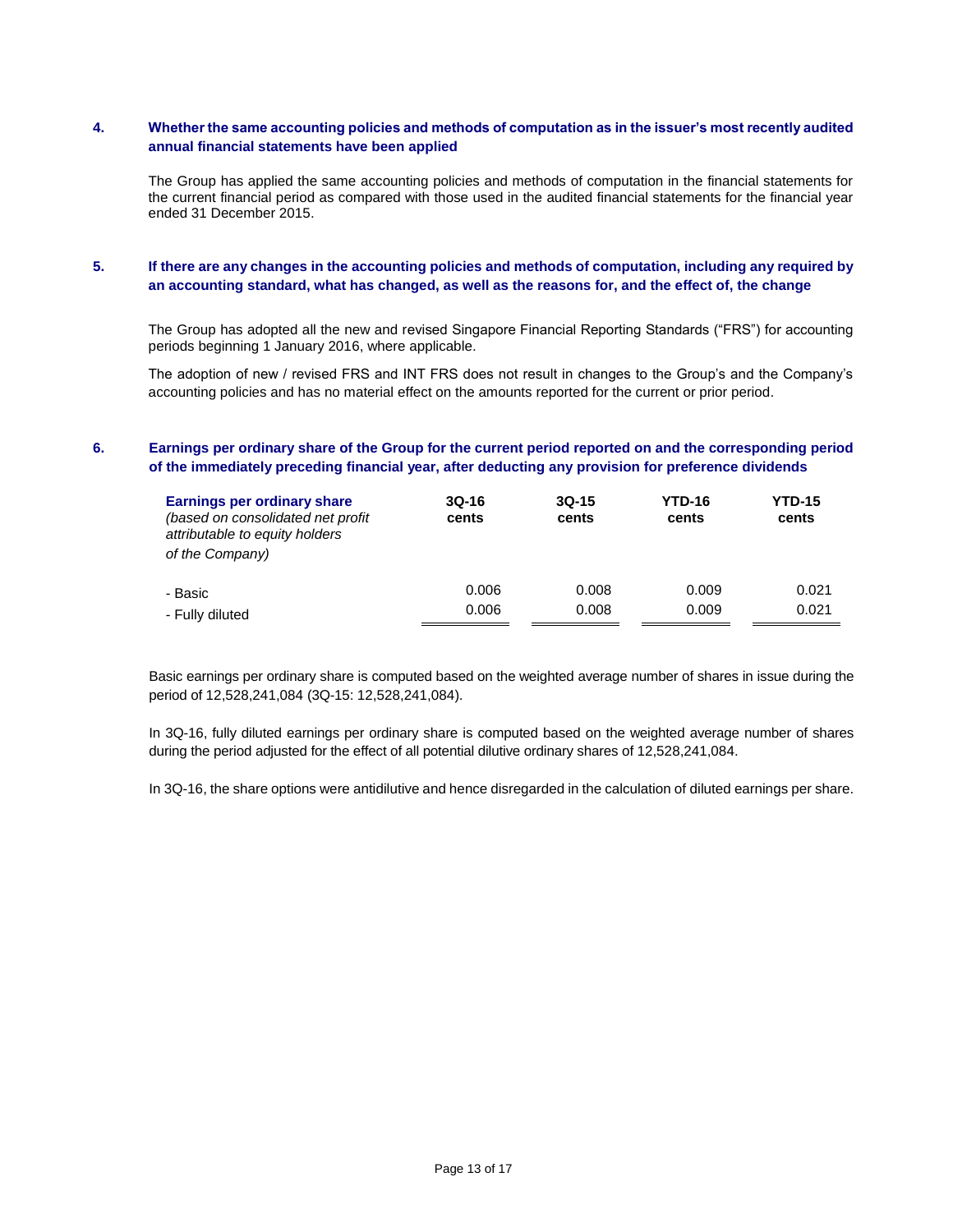# **7. Net asset value (for the issuer and Group) per ordinary share based on issued share capital of the issuer at the end of the (a) current period reported on and (b) immediately preceding financial year**

|                                      |                           | Group                     | Company                   |                           |  |
|--------------------------------------|---------------------------|---------------------------|---------------------------|---------------------------|--|
|                                      | 30-Sep-16<br><b>Cents</b> | 31-Dec-15<br><b>Cents</b> | 30-Sep-16<br><b>Cents</b> | 31-Dec-15<br><b>Cents</b> |  |
| Net Asset Value ("NAV") per<br>share | 0.50                      | 0.50                      | 0.46                      | 0.47                      |  |

The NAV per share as at 30 September 2016 is calculated based on 12,528,241,084 (31 December 2015: 12,528,241,084) ordinary shares.

**8. A review of the performance of the Group, to the extent necessary for a reasonable understanding of the Group's business. The review must discuss any significant factors that affected the turnover, costs, and earnings of the Group for the current financial period reported on, including (where applicable) seasonal or cyclical factors. It must also discuss any material factors that affected the cash flow, working capital, assets or liabilities of the Group during the current financial period reported on**

#### **Revenue and profit after income tax**

The Group's quarter-on-quarter revenue registered a 1% increase to \$80.6 million, while its year-on-year revenue remained relatively unchanged. Higher revenues from the AMS business for 3Q16 and YTD-16 arising from higher repair volume mitigated the decline in 3Q-16 and YTD-16 DMS revenues of 2% and 4% respectively.

Quarter-on-quarter gross profit margin remained unchanged at 9%, while the year-on-year gross profit margin declined from 10% to 9%. AMS margins were lower in both 3Q-16 and YTD-16 due to higher cost of repairs. DPAS margins were also lower due mainly to the reclassification of plant and machinery depreciation expense to cost of goods sold and the higher imported raw material costs arising from the weaker Ringgit.

Other operating expenses reduced by \$0.2 million from \$2.0 million in 3Q-15 to \$1.8 million in 3Q-16, due mainly to rationalisation of our retail outlets.

The Group's 3Q-16 net profits increased by \$0.2 million from \$0.5 million in 3Q-15 to \$0.7 million in 3Q-16, arising from the higher sales and lower expenses incurred. YTD-16 net profits however were lower by 22% compared to YTD-15, in view of a reversal of over-provision for taxation for YTD-15 and lower overall gross profits for YTD-16.

#### **9. Where a forecast, or a prospect statement, has been previously disclosed to shareholders, any variance between it and the actual results**

Not applicable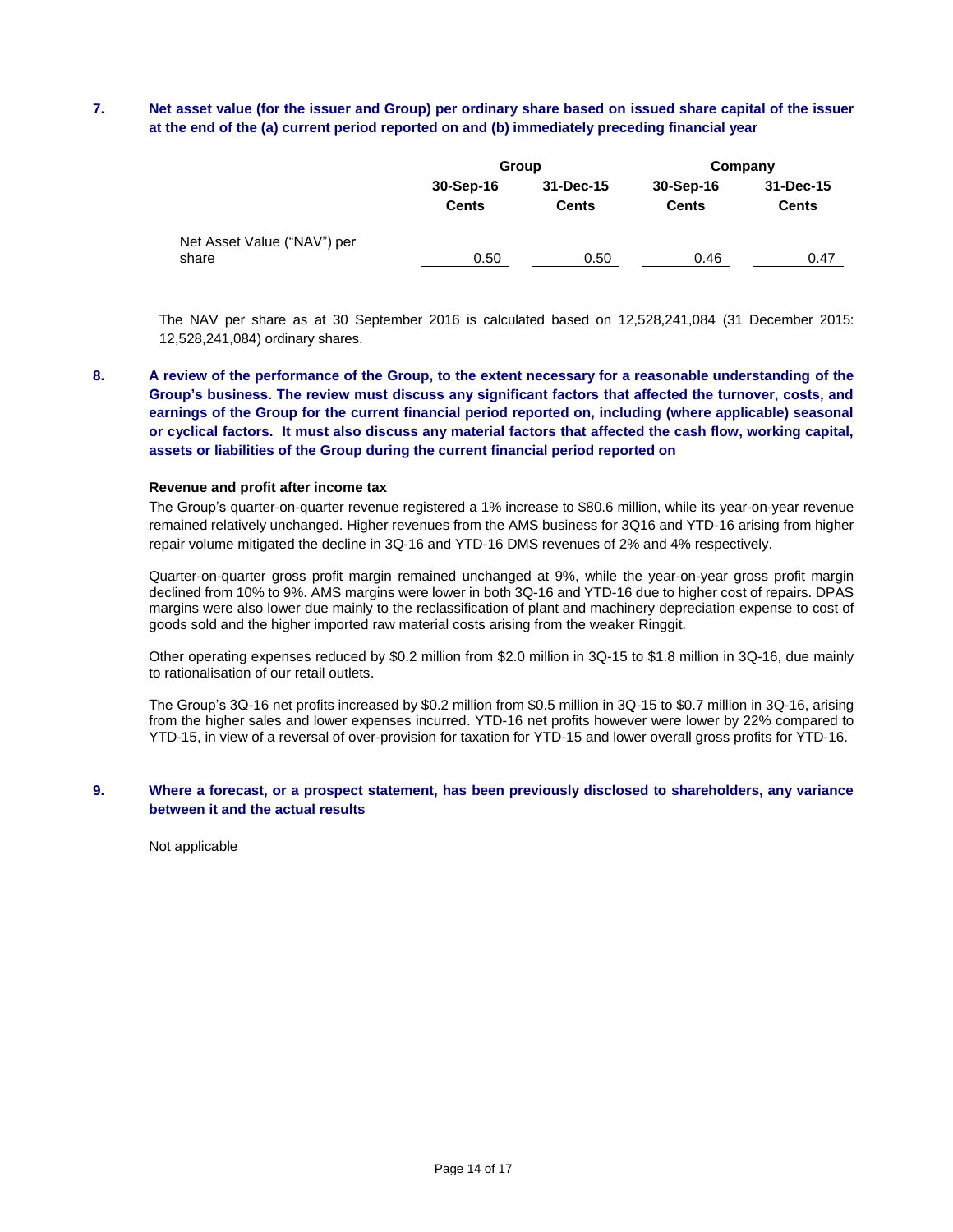# **10. A commentary at the date of the announcement of the competitive conditions of the industry in which the Group operates and any known factors or events that may affect the Group in the next reporting period and the next 12 months**

The muted global and local economic sentiments are expected to put a dampener on the performance of the Group's local and overseas businesses for the rest of the financial year. However, the Group believes that it will remain resilient and relevant. Its strong partnerships with its principals and customers will stand the Group in good stead in the midst of a challenging and competitive operating environment. Barring any unforeseen circumstances, the Group expects to deliver a positive performance for FY 2016.

## **11. Dividend**

## *(a) Current Financial Period Reported On*

Any dividend declared for the current financial period reported on?

None

## *(b) Corresponding Period of the Immediately Preceding Financial Year*

Any dividend declared for the corresponding period of the immediately preceding financial year?

None

#### *(c) Date payable*

Not applicable

#### *(d) Books closure date*

Not applicable

#### **12. If no dividend has been declared/recommended, a statement to that effect**

No dividend has been declared or recommend for the period.

## **13. Interested Person Transactions**

| Name of interested person                         | Aggregate value of all<br>interested person transactions<br>during the financial year under<br>review (excluding transactions<br>less than \$100,000 and<br>transactions conducted under<br>shareholders' mandate<br>pursuant to Rule 920 of the<br><b>SGX Listing Manual)</b> | Aggregate value of all<br>interested person transactions<br>conducted under shareholders'<br>mandate pursuant to Rule 920<br>of the SGX Listing Manual<br>(excluding transactions less<br>than \$100,000) |
|---------------------------------------------------|--------------------------------------------------------------------------------------------------------------------------------------------------------------------------------------------------------------------------------------------------------------------------------|-----------------------------------------------------------------------------------------------------------------------------------------------------------------------------------------------------------|
|                                                   | \$'000                                                                                                                                                                                                                                                                         | \$'000                                                                                                                                                                                                    |
| Pacific Organisation Pte Ltd<br>- Rental expenses | 332                                                                                                                                                                                                                                                                            |                                                                                                                                                                                                           |
| Total                                             | 332                                                                                                                                                                                                                                                                            |                                                                                                                                                                                                           |

Mr Ong Ghim Choon (Director and Chief Executive Officer of the Company) and his associate own a majority of the shares of Pacific Organisation Pte Ltd.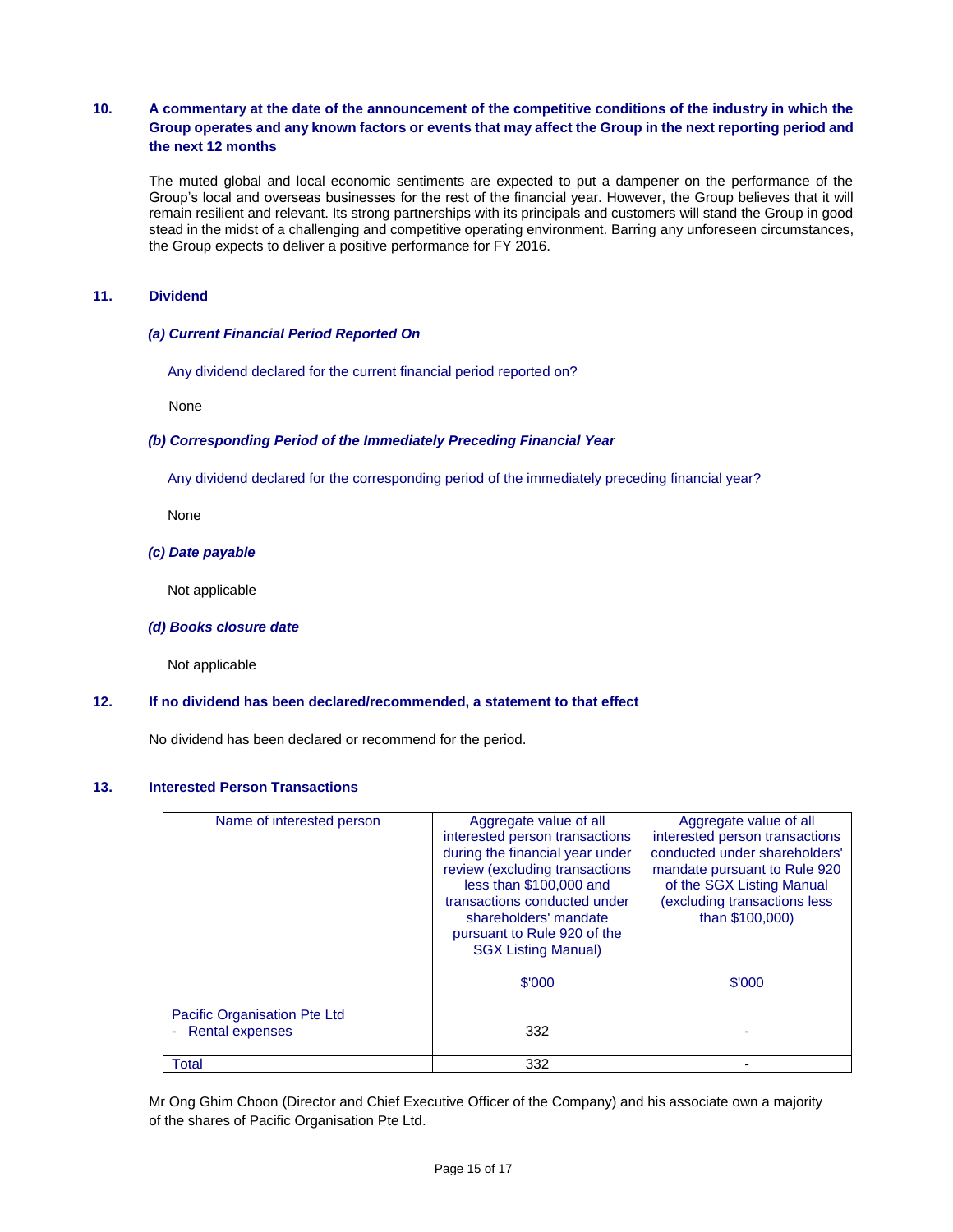## **14. Use of proceeds**

In 3Q-16, the Company did not utilize any proceeds from the conversion of warrants pursuant to the renounceable non-underwritten rights cum warrants issue undertaken by the Company in 2011.

As at 30 September 2016, the balance of proceeds was \$13,912,000.

# **15. Confirmation of Undertakings under Rule 720(1) of the Listing Manual**

The Company has procured undertakings from all its directors and executive officers (in the format set out in Appendix 7.7) under Rule 720(1) of the Mainboard Rules.

# **BY ORDER OF THE BOARD**

**Ong Ghim Choon Chief Executive Officer 11 November 2016**